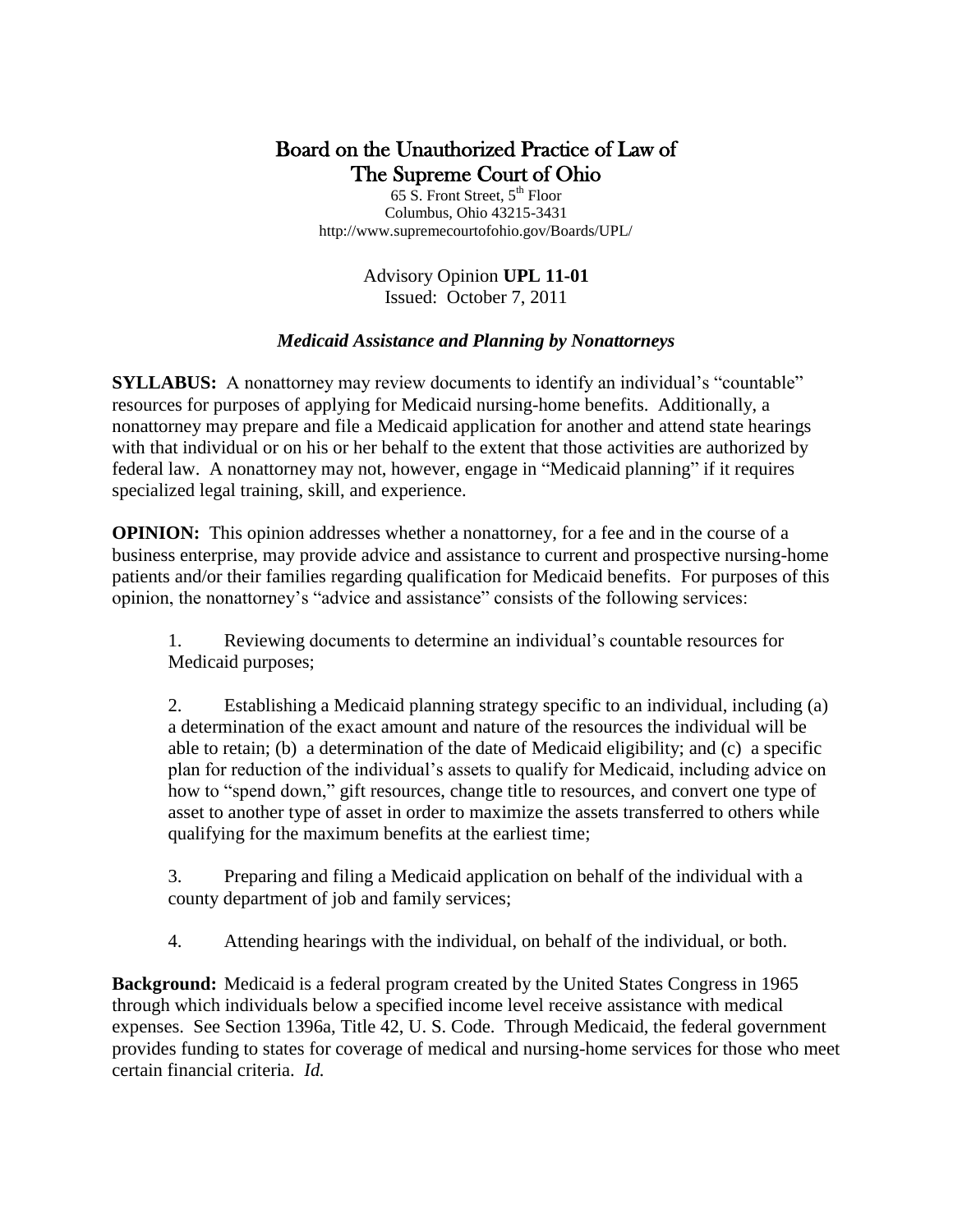The national average cost of a semi-private room in a nursing home is currently \$5,870 per month. Cost of Care Survey, Genworth Financial Inc. (April 2011), 22. The Medicare program<sup>1</sup> does not pay for nonskilled nursing-home care, and that care is not typically covered by private health insurance. 42 C.F.R. 411.15; Ershow-Levenberg, Court Approval of Medicaid Spend-Down Planning by Guardians (2005), 6 Marq. Elder"s Advisor 197, 199. Unless an individual has long-term care insurance or is eligible for Medicaid, he or she must pay out of pocket for nursing-home care. Ershow-Levenberg at 199. Because long-term care insurance is expensive and nursing home costs can quickly deplete one's life savings, the elderly and their families "implement strategies to become eligible for Medicaid." *Id.* This process is commonly known as "Medicaid planning."

""Medicaid planning," or arranging assets and income for an individual or couple in order to achieve earlier Medicaid eligibility for nursing home benefits and protect assets for other uses than nursing home payments, is an important legal service that is identified with the broader field of elder law." Barnes, An Assessment of Medicaid Planning (2003), 3 Hous.J. Health L. & Pol. 265, 267. Applicable Medicaid laws and rules do allow some methods for participation in Medicaid planning, such as certain transfers of assets through trusts, cash gifts, and conversion of assets from "countable" to "noncountable" assets. Medicaid Estate Planning, United States General Accounting Office, GAO/HRD-93-29R (1993), at 4. Overall, Medicaid planning is a "multi-faceted phenomenon. It involves the creation of trusts, the conversion of countable assets, the maximization of spousal resource allowance, and so on." Medicaid Estate Planning and Estate Recovery in Ohio, Ohio Dept. of Human Servs. (Aug.1999), 107. Medicaid planning also "often necessitates the assistance of an attorney." GAO/HRD-93-29R at 4.

In Ohio, the Medicaid program is administered by the Department of Job and Family Services, <sup>2</sup> which has promulgated over 80 regulations governing Medicaid application procedures and income and resource eligibility. See R.C. 5111.01; Ohio Adm.Code 5101:1-39 et seq. To be eligible for Medicaid long-term care coverage based upon age alone, an Ohio applicant must be 65 or older and meet established income and resource standards. Ohio Adm.Code 5101:1-39-05, 5101:1-39-08. If an applicant has incurred medical expenses, he or she may be able to deduct these expenses from income to qualify for Medicaid. This process is called Medicaid "spenddown," and the date of Medicaid eligibility is determined by the date the spenddown amount has been satisfied. Ohio Adm.Code 5101:1-39-10. In addition, some assets, such as a home and car, may be exempt from the resource calculation. Ohio Adm.Code 5101:1- 39-05, 5101:1-39-26.

Due to the stringent financial-eligibility requirements for Medicaid, transfers of resources are carefully scrutinized. Ohio law mandates that caseworkers conduct a review of resources transferred to another person within five years of applying for Medicaid. Ohio Adm.Code 5101:1-39-05, 5101:1-39-07. Some transfers are permissible within this period, such as conveyances of the family home to a spouse or other designated individuals. Ohio Adm.Code

 $\overline{a}$ 

<sup>&</sup>lt;sup>1</sup> The Medicare program provides health insurance for the aged and disabled, regardless of income. See Section 1395 et seq, Title 42, U.S. Code. Although the terms "Medicare" and "Medicaid" are at times confused, the two are separate federal programs.

 $2^{2}$  As of January 2011, the Department's Office of Ohio Health Plans, which administers the Ohio Medicaid program, reports to the newly created Governor"s Office of Health Transformation. See Executive Order 2011-02K.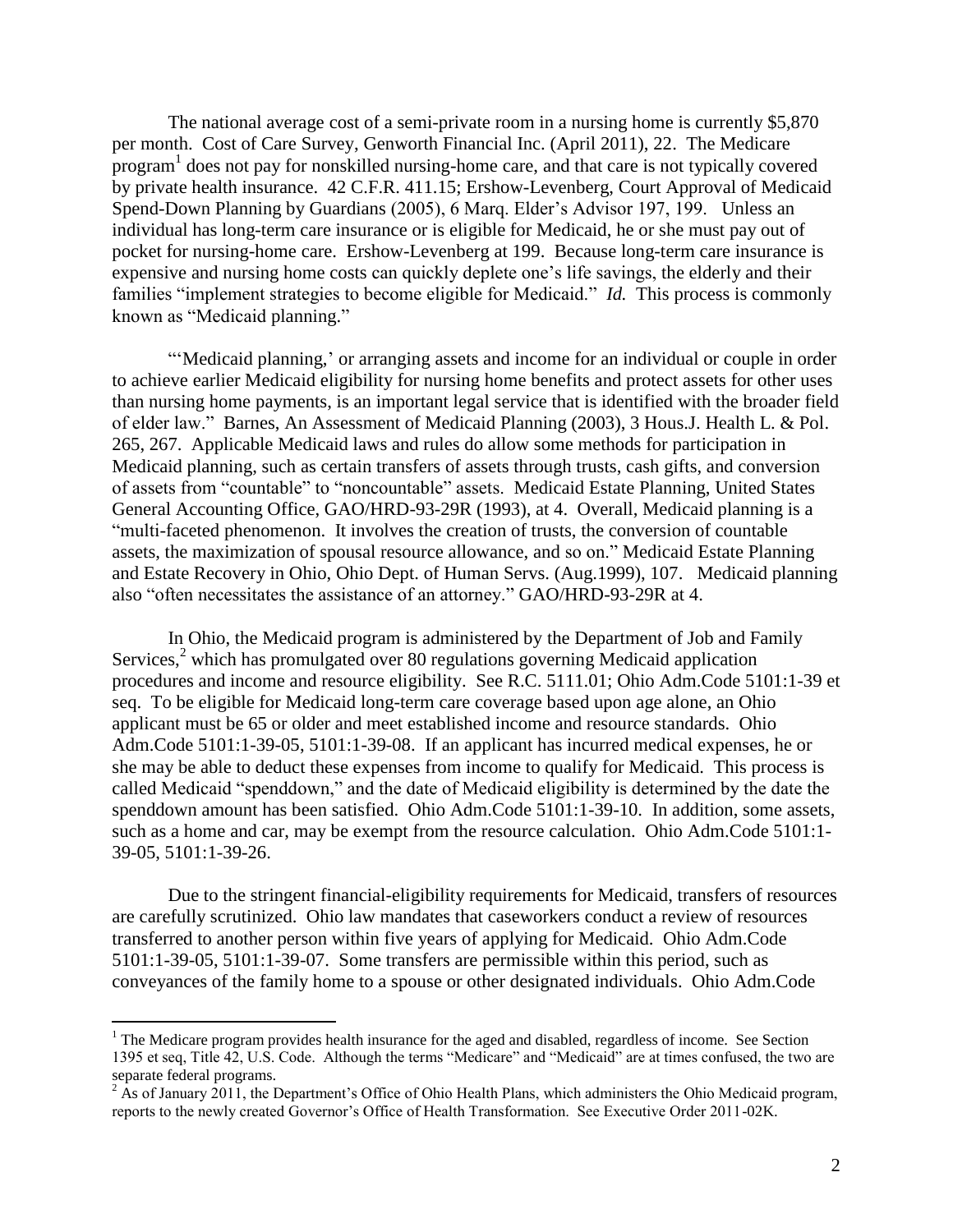5101:1-39-07. The transfer of other resources to a spouse or blind or disabled child is also permitted, as is establishing a trust for the sole benefit of a blind or disabled person younger than 65. *Id.*

Some transfers made during the five-year "lookback" period are assumed improper, such as transfers for less than fair-market value, transfers that reduce resources in order to qualify for Medicaid, transfers that could be sold to pay for care, and annuities not expected to finish paying out in the Medicaid applicant"s lifetime (the state of Ohio must be a remainder beneficiary on the annuity as a condition of eligibility). *Id.* An improper transfer of resources results in a failure to qualify for Medicaid for a designated period of time. *Id.* The period of ineligibility is determined by dividing the transferred amount by the average private pay cost of a nursing home in Ohio for one month. See Ohio Adm.Code 5101:1-39-07(J)(2)(b).

In summary, a vast system of highly technical laws and regulations, both on the federal and state level, governs Medicaid eligibility. One commenter underscored the need for legal assistance to help individuals navigate Medicaid"s complexities: "Congress made the laws governing Medicaid transfers and qualification too complicated for citizens to follow without specialized legal advice. Medicaid planning is primarily an estate-planning tool for the working middle class who cannot afford private [long-term care] insurance. Middle class clients considering Medicaid estate planning depend on legal counsel to make informed decisions about it." Lisa Schreiber Joire, Note, After New York State Bar Association v. Reno: Ethical Problems in Limiting Medicaid Estate Planning (1999), 12 Geo.J. Legal Ethics 789, 796. Having identified the regulatory environment in which the hypothetical business enterprise is operating, the board now turns to the specific questions presented.

#### **Discussion:**

#### *I. Practice of Law Generally*

The Supreme Court of Ohio has original jurisdiction regarding admission to the practice of law, the discipline of persons so admitted, and all other matters relating to the practice of law. Section 2(B)(1)(g), Article IV, Ohio Constitution; *Judd v. City Trust & Savs. Bank* (1937), 133 Ohio St. 81, 012 N.E.2d 288. Accordingly, the court has exclusive jurisdiction over the regulation of the unauthorized practice of law in Ohio. *Greenspan v. Third Fed. S. & L. Assn.*, 122 Ohio St.3d 455, 2009-Ohio-3508, 912 N.E.2d 567.

The court regulates the unauthorized practice of law in order to "protect the public against incompetence, divided loyalties, and other attendant evils that are often associated with unskilled representation." *Cleveland Bar Assn. v. CompManagement, Inc.*, 104 Ohio St.3d 168, 2004-Ohio-6506, 818 N.E.2d 1181, at Paragraph 40.

The court has defined the unauthorized practice of law as "the rendering of legal services for another by any person not admitted [or otherwise registered or certified] to practice [law] in Ohio." Gov.Bar R. VII(2)(A). Although "rendering of legal services" is not defined by statute or rule in Ohio, it has been addressed in a body of Supreme Court decisions dating back to the 1930"s. In the seminal *Dworken* case, the court held, ""the practice of law is not limited to the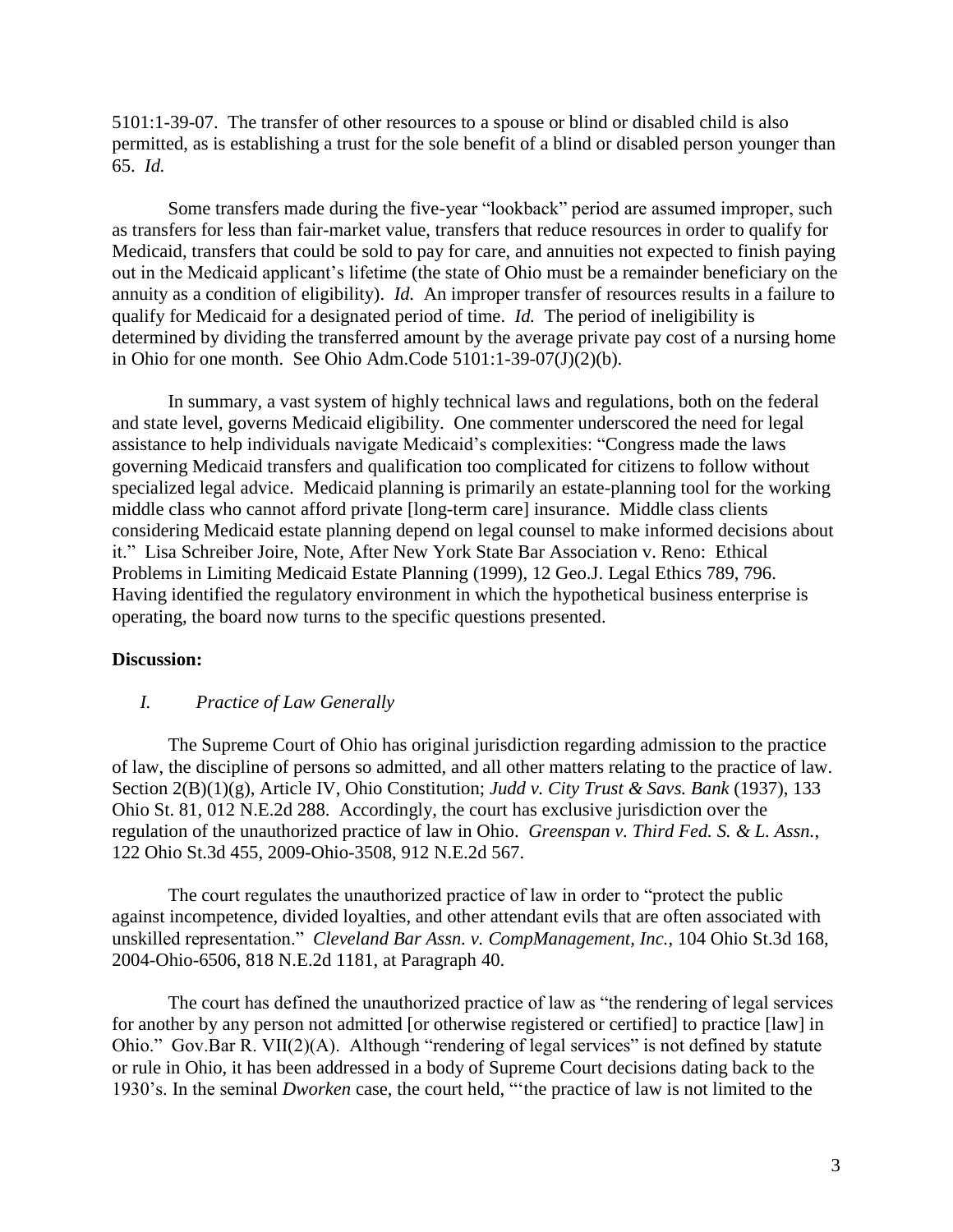conduct of cases in court. It embraces the preparation of pleadings and other papers incident to actions and special proceedings and the management of such actions and proceedings on behalf of clients before judges and courts, and in addition conveyancing, the preparation of legal instruments of all kinds, and in general all advice to clients and all action taken for them in matters connected with the law."" *Land Title Abstract & Trust Co. v. Dworken* (1934), 129 Ohio St. 23, 28, 1 O.O. 313, 193 N.E. 650, 652, quoting *People v. Alfani* (1919), 125 N.E. 671. From *Judd* in 1937 to the most recent unauthorized-practice cases, the court has consistently reaffirmed this fairly broad definition of the practice of law. See, e.g., *Judd*, 133 Ohio St. 81, 12 N.E.2d 288.; *Ohio State Bar Assn. v. Dalton*, 124 Ohio St.3d 514, 2010-Ohio-619, 924 N.E.2d 821; *Ohio State Bar Assn. v. Heath*, 123 Ohio St.3d 483, 2009-Ohio-5958, 918 N.E.2d 145; *Cincinnati Bar Assn. v. Foreclosure Solutions, L.L.C,* 123 Ohio St.3d 107, 2009-Ohio-4174, 914 N.E.2d 386; *Lorain Cty. Bar Assn. v. Kocak*, 121 Ohio St.3d 396, 2009-Ohio-1430, 904 N.E.2d 885; *Cleveland Metro. Assn. v. Boyd*, 121 Ohio St.3d 36, 2009-Ohio-305, 901 N.E.2d 795; *Disciplinary Counsel v. Brown*, 121 Ohio St.3d 423, 2009-Ohio-1152, 905 N.E.2d 163.

Within these broad boundaries, the court has also permitted limited nonattorney representation in situations not requiring specialized legal training, skill, and experience. Specifically, the court has allowed some nonattorney representation in small claims court, unemployment-compensation hearings, board of revision proceedings, workers" compensation hearings, and labor negotiations. See, e.g., *Cleveland Bar Assn. v. Pearlman* (2005), 106 Ohio St.3d 136, 141-145, 2005-Ohio-4107, 832 N.E.2d 1193, 1198(small claims court proceedings); *Heinze v. Giles* (1986), 22 Ohio St.3d 213, 220, 490 N.E.2d 585, 590 (unemployment compensation hearings); *Dayton Supply & Tool Co., Inc. v. Montgomery Cty. Bd. of Revision*, 111 Ohio St.3d 367, 375, 2006-Ohio-5852, 856 N.E.2d 926, 934 (board of revision proceedings); *Cleveland Bar Assn. v. CompManagement, Inc. II*, 111 Ohio St.3d 444, 478 2006-Ohio-6108, 857 N.E.2d 95, 126 (workers" compensation hearings); *Ohio State Bar Assn. v. Burdzinski, Brinkman, Czarzasty & Landwehr, Inc.*, 112 Ohio St.3d 107, 112, 2006-Ohio-6511, 858 N.E.2d 372, 377 (labor negotiations). The court has further held that the mere act of representing another is not necessarily considered the practice of law unless it is accompanied by an act that requires or involves legal skills. *CompManagement II* at Paragraph 108, citing *Gustafson v. V.C. Taylor & Sons, Inc.* (1941), 138 Ohio St. 392, 397. Examples of "legal skills" identified by the court include cross-examination, legal argument, and other acts of advocacy. *Pearlman, supra* at Paragraph 27.

In the federal arena, there are also several examples of permitted nonattorney assistance and representation. See 8 C.F.R. 292.1 (immigration representatives); Section 110, Title 11, U.S. Code (bankruptcy-petition preparers); 37 C.F.R. 1.31 and 11.5-11.9 (patent practitioners); and Section 406, Title 42, U. S. Code (Social Security hearing representatives). When federal law authorizes nonattorney practice, the Supremacy Clause requires state regulation of the unauthorized practice of law to "yield" to federal provisions. Clause 2, Article VI, United States Constitution; *Sperry v. State ex rel. Florida Bar* (1963), 373 U.S. 379, 83 S.Ct. 1322, 10 L.Ed.2d 428 (Florida could not enjoin conduct of nonattorney authorized to practice before the United States Patent Office).

The questions presented to the board involve a hypothetical business entity that assists potential nursing-home patients with qualifying for Medicaid. While the questioned activities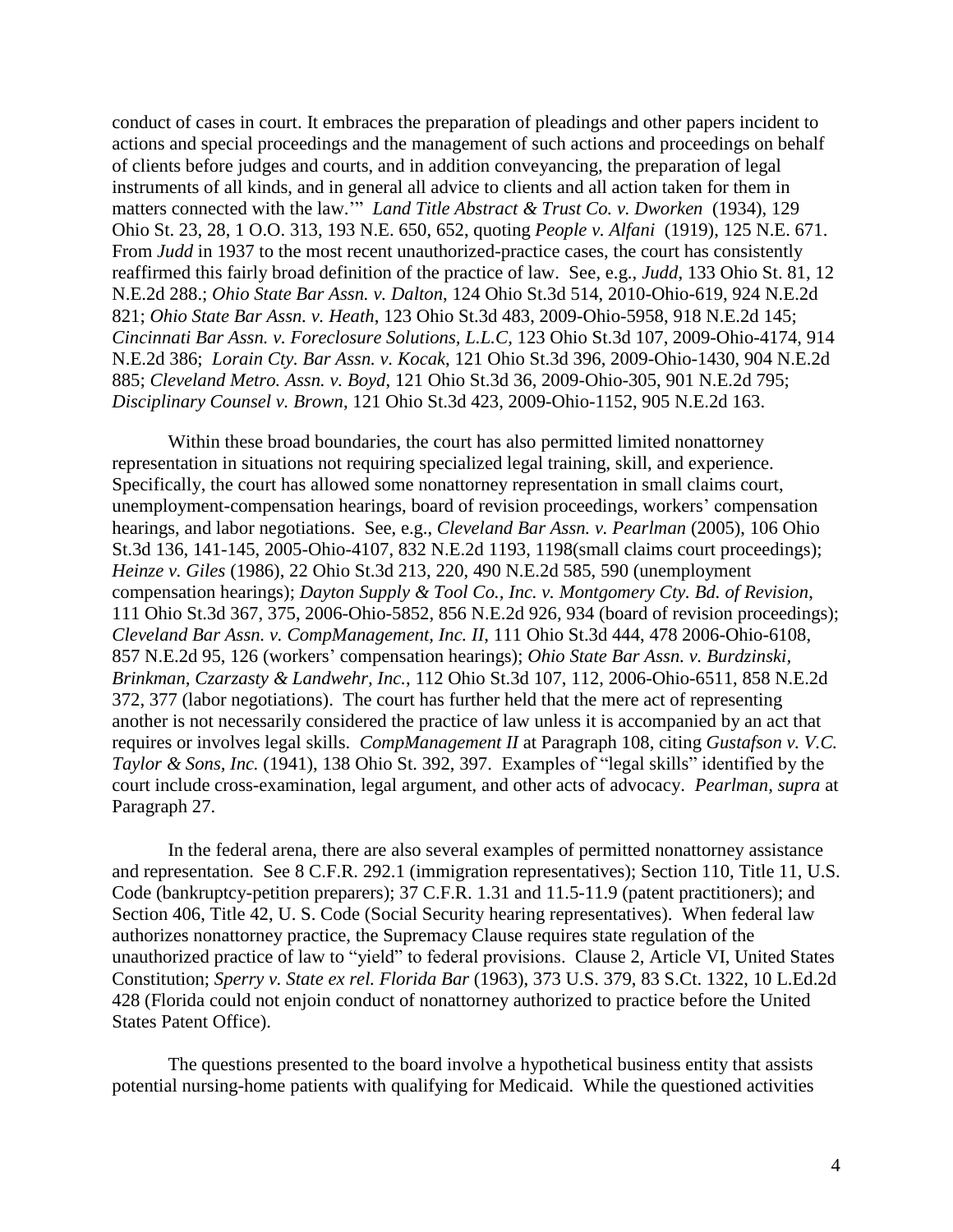compose a single business enterprise, the board has chosen to examine each activity individually, as the proposed enterprise may involve both permissible and impermissible activities.

## *II. Review of Documents to Determine Countable Resources for Medicaid Purposes*

As noted earlier, Medicaid eligibility is dependent upon an individual's income and resource levels. Some assets are "countable" for Medicaid purposes, and some are exempt. The board has been asked for an opinion on whether a review of documents to determine countable resources constitutes the unauthorized practice of law. The types of documents are not specified, but presumably the reference is to financial records such as bank records, brokerage statements, annuities, and life insurance policies.

The Supreme Court has determined in the context of labor relations that "[g]athering information, even on a matter that may come before a tribunal," and development of strictly business-oriented strategies based upon that information is not the practice of law. *Burdzinski, supra* at Paragraph 16. Similarly, collecting financial information for the purposes of investments or asset management does not constitute the practice of law. *Trumbull Cty. Bar Assn. v. Hanna* (1997), 80 Ohio St.3d 58, 684 N.E.2d 329, citing *Green v. Huntington Natl. Bank* (1965), 4 Ohio St.2d 78, 33 O.O.2d 442, 212 N.E.2d 585.

Based upon this authority, and the line of nonattorney cases indicating that the "rendering of legal services" analysis should focus on whether an activity requires specialized legal training, skill, and experience, the board concludes that the review of financial documents for a potential Medicaid applicant to evaluate income and resource levels does not constitute the unauthorized practice of law. This activity is more akin to financial planning, and is a task performed by Medicaid caseworkers during the application process. See Fact Sheet, Medicaid for Older Adults and People with Disabilities, Ohio Department of Job and Family Services (2010), http://jfs.ohio.gov/OHP/bcps/FactSheets/ABD\_Medicaid.pdf. The review of financial records alone does not involve the specialized legal training, skill, and experience requiring attorney representation.

# *III. Establishment of a Medicaid-Planning Strategy Specific to the Client*

It appears that the document review discussed in section II inevitably leads to "Medicaid planning." As reflected in the questions presented, Medicaid planning includes assessing resources, identifying the date of Medicaid eligibility, and recommending ways to reduce asset levels to qualify for Medicaid.

The Medicaid program is governed by a highly complicated network of federal and state regulations. Advising a client on how to satisfy the requirements of a "regulatory scheme" is typically the practice of law. *Burdzinski, supra* at Paragraph 18. However, advice on such compliance can also fall outside the boundaries of the practice of law if it fails to involve legal analysis or interpretation. Id. In regard to Medicaid planning, the Tennessee Attorney General has determined that "[i]f the legal assessments and advice regarding the application of federal or state laws relating to Medicaid eligibility offered by nonattorneys to persons seeking to become eligible for Medicaid benefits\*\*\*require the 'professional judgment of a lawyer,' such conduct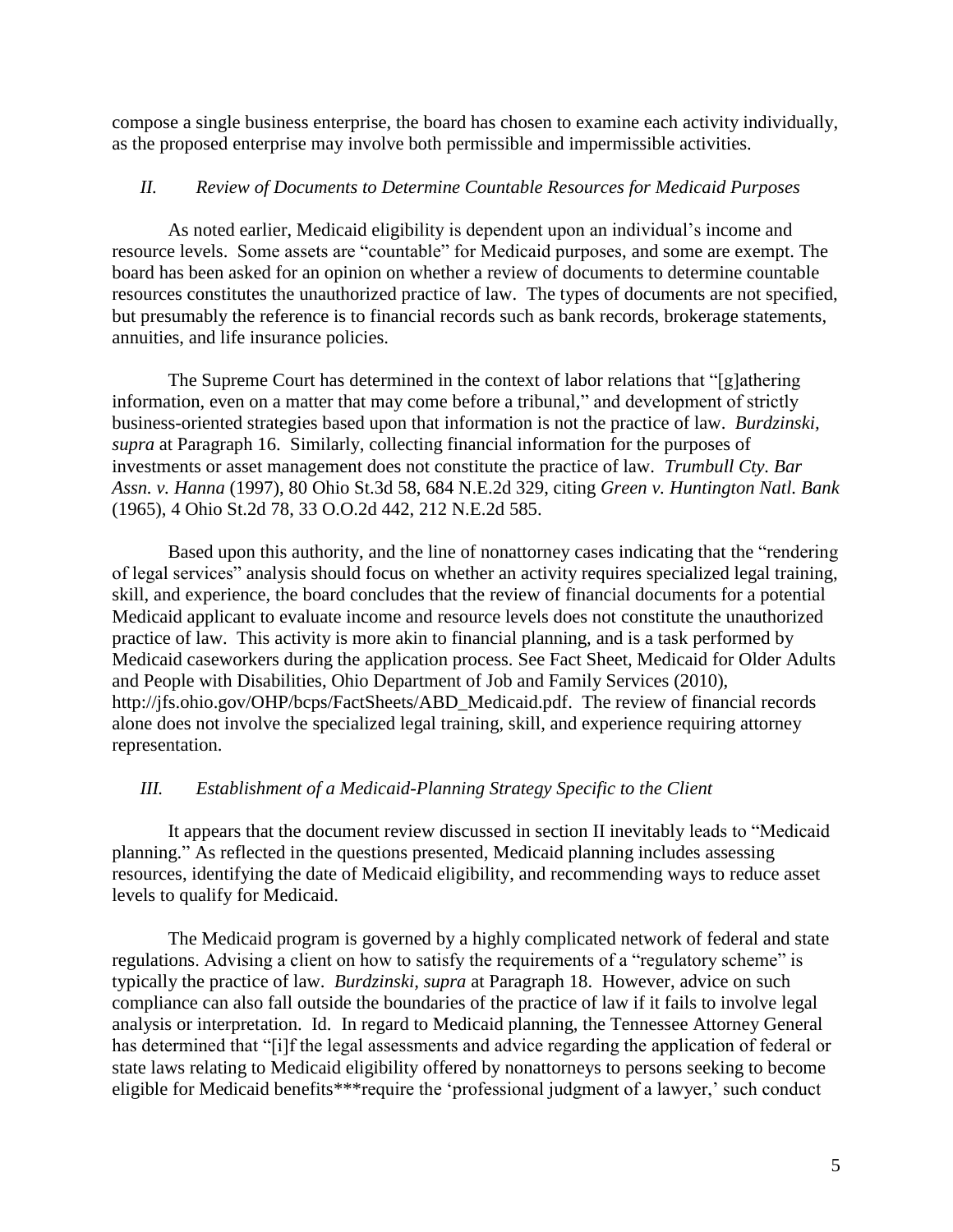would constitute the unauthorized practice of law." 2007 Tenn. Atty. Gen. Ops. No. 07-166 at 4. The Tennessee opinion is aligned with Supreme Court case law authorizing some nonattorney representation in administrative proceedings if specialized legal training, skill, and experience are not required. See *Pearlman, supra* at 141, *Heinze, supra* at 217, *Dayton Supply, supra* at 368, *CompManagement, supra* at 478, and *Burdzinski, supra* at 112.

Medicaid planning in many, if not most, instances involves estate planning according to the prevailing legal literature. Individuals in need of long-term care often use estate tools such as trusts, gifts, and asset transfers to meet Medicaid income and resource-eligibility thresholds. Such estate planning requires specialized legal training, skill, and experience because it incorporates analysis, interpretation, and the preparation of legal documents. See *Columbus Bar Assn. v. Am. Family Prepaid Legal Corp.*, 123 Ohio St.3d 353, 365 2009-Ohio-4174, 916 N.E.2d 784, 795, citing *Trumbull Cty. Bar Assn. v. Hanna* [\(1997\), 80 Ohio St.3d 58, 684 N.E.2d 329.](http://web2.westlaw.com/find/default.wl?serialnum=1997188376&tc=-1&rp=%2ffind%2fdefault.wl&sv=Split&rs=WLW11.07&db=578&tf=-1&findtype=Y&fn=_top&mt=75&vr=2.0&pbc=E3207CBA&ordoc=2020121480) At least one state has recognized this issue and allows only attorneys to perform Medicaid planning for a fee. See Texas Code Ann. 12.001. The board concludes that Medicaid planning requiring specialized legal training, skill, and experience constitutes the practice of law. However, especially in situations where the applicant"s income and resource levels are near the Medicaid limits, there may be some Medicaid planning scenarios involving only document review and a financial calculation. As a result, the board further concludes that the question of whether nonattorney involvement in Medicaid planning constitutes the unauthorized practice of law must be determined on a case-by-case basis.<sup>3</sup>

#### *IV. Preparing and Filing a Medicaid Application*

 $\overline{a}$ 

The board is next asked to consider the preparation and filing of an application for Medicaid benefits on behalf of another. This service appears to follow any Medicaid planning activities provided to the applicant.

Ohio participates in the Medicaid program and to receive federal funding must comply with the federal laws and regulations governing Medicaid. U.S.C. Section 1396a., Title 42, U. S. Code. See also *Harris v. McRae* (1980), 448 U.S. 297 100 S.Ct. 2671, 65 L.Ed.2d 784. Regarding the preparation and filing of a Medicaid application, state Medicaid plans must "provide that all individuals wishing to make application\*\*\*shall have opportunity to do so, and that such assistance shall be furnished with reasonable promptness to all eligible individuals." Section 1396a(a)(8) Title 42, U. S. Code. Assistance with Medicaid applications is specifically addressed in Ohio Adm.Code 5101:1-38-01.2(E). That provision defines an "authorized representative" as a person designated in writing by the Medicaid applicant to perform duties on the applicant"s behalf. Unless otherwise specified, the authorized representative "shares all responsibility of an individual," and the "acts and omissions of an authorized representative shall be deemed to be the acts or omissions of the individual." *Id.* The authorized representative may "accompany, assist, and represent the individual" during the application process. Additionally,

 $3$  Medicaid planning has been perceived by some as cheating the system. The views expressed in this Advisory Opinion should not be construed as any indication by the board that particular Medicaid planning activities are either permitted or prohibited under federal law.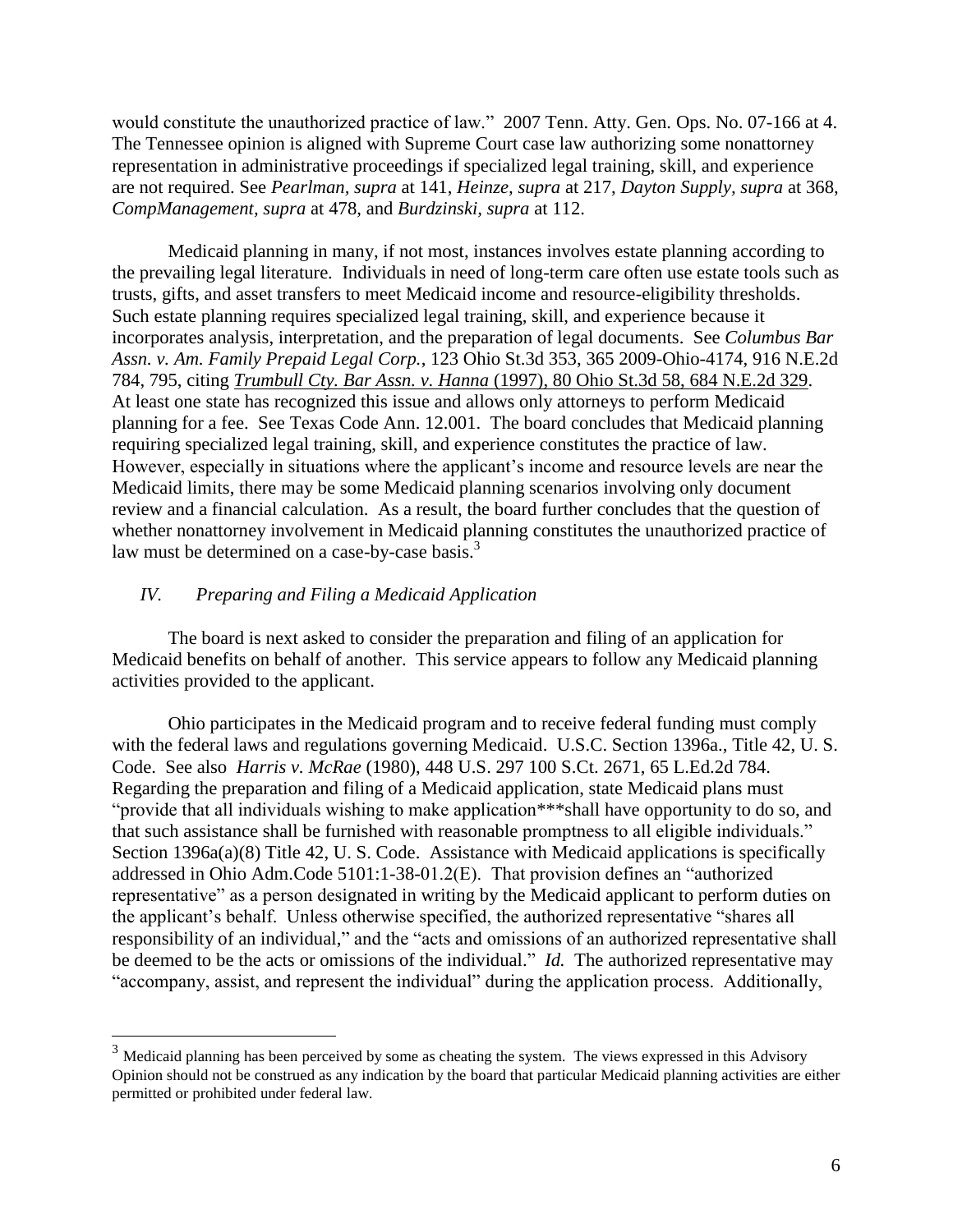the county Medicaid agency is required to assist with completion of a Medicaid application if needed. Ohio Adm.Code 5101:1-38-01.2(E)(3).

As directed by federal law, Ohio Medicaid regulations permit an applicant to designate a representative to assist with eligibility paperwork. The regulations do not require that the representative be an attorney. Even if the board believed that preparing an application for Medicaid benefits on behalf of another is the practice of law, under federal law and *Sperry, supra*, the board cannot intrude upon federal Medicaid procedural requirements. For these reasons, it is the board"s view that the preparation and filing of a Medicaid application on behalf of another cannot be enjoined as the unauthorized practice of law.

### *V. Attending Medicaid Hearings*

The final service offered by the business enterprise is attending hearings on the Medicaid applicant"s behalf. Under Section 1396a(a)(3), Title 42, U. S. Code a state Medicaid program must "provide\*\*\*an opportunity for a fair hearing before the State agency to any individual whose claim for medical assistance under the plan is denied or is not acted upon with reasonable promptness." The federal regulations promulgated pursuant to Section 1396a require state Medicaid agencies to maintain a hearing system and notify applicants and recipients of their right to a hearing, and that they may be represented at the hearing by "legal counsel, *a relative, a friend, or other spokesman*." (emphasis added.) 42 C.F.R. 431.205, 431.206. This requirement is set out in Ohio Adm.Code 5101:6-6(C), which indicates that the individual and/or "authorized representative" may attend the hearing as well as legal counsel. The individual and authorized representative "shall have the opportunity to present their case in their own way," the hearing is informal, and the rules of evidence do not apply. Ohio Adm.Code 5101:6-6-02(B). They may also present witnesses, submit evidence, advance arguments, and "[q]uestion or refute any testimony or evidence, including the opportunity to confront and cross-examine adverse witnesses." *Id.*

In other contexts, these activities performed by a nonattorney constitute the unauthorized practice of law. *Pearlman , supra* at Paragraph 27. However, federal law requires an opportunity for nonattorney representation if Ohio is to receive funding through the Medicaid program. It follows that the Supreme Court's ability to regulate the practice of law in Medicaid state hearings is preempted by the federal "fair hearing requirements." *Sperry, supra*. The board therefore concludes that nonattorneys may appear at state Medicaid hearings as the authorized representative of an applicant or recipient and participate in compliance with Ohio Adm.Code 5101:6-6-02 without engaging in the unauthorized practice of law.<sup>4</sup>

#### *VI. Conclusion*

 $\overline{a}$ 

It is the board"s opinion that in the context of applying for Medicaid nursing-home benefits, federal law allows nonattorneys to assist and represent applicants. This assistance and representation include reviewing documents to identify countable resources, preparing and filing an application for Medicaid nursing-home benefits, and attending state hearings with the

<sup>&</sup>lt;sup>4</sup> The board's opinion is limited to Medicaid administrative hearings and should not be extended to Medicaid appeals before an Ohio court.